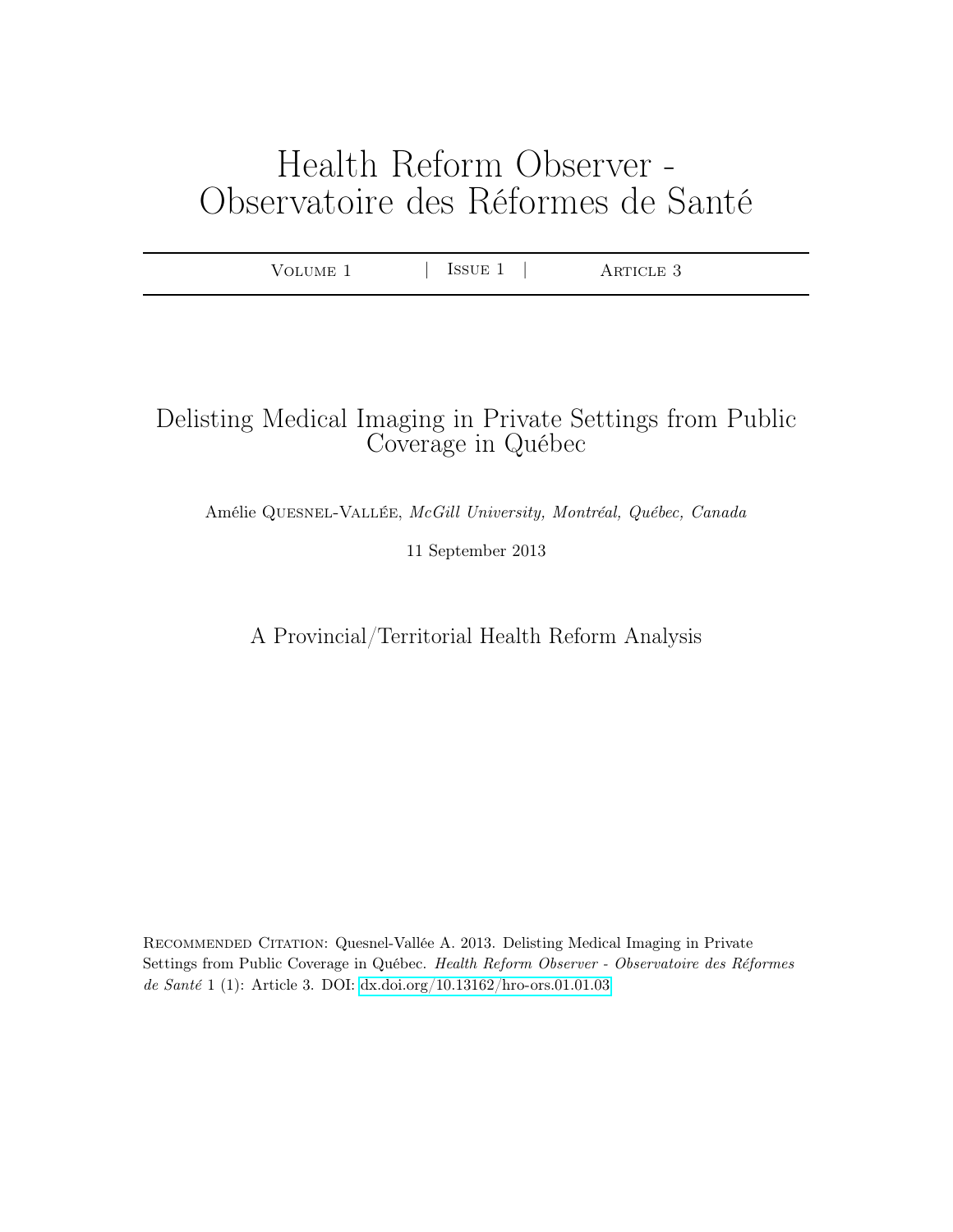# Abstract

On December 19, 1981, the Québec government passed a bill allowing notably for the determination of public coverage of services based on location of delivery, opening the door to subsequent delisting of medical imaging (mammography, ultrasonography, computerized axial tomography scans and magnetic resonance imaging) when performed out of the hospital. Rationing and increased governmental regulatory powers were the explicit aims of this reform, with cost-efficiency an implicit aim. This reform occurred in the national context of decreased federal transfers for health, a severe recession, and on the provincial front, physicians in Québec had been without a contract since November 1979. The reform was achieved with regulatory instruments, with full implementation (delisting of public coverage of mammograms, ultrasonography, and thermography when outside of hospital) a year later. While the reform was never formally evaluated, it likely achieved its aim of cost-containment, but at the price of access in the public system, and at the risk of threats to horizontal and vertical equity.

Le 19 décembre 1981, le gouvernement du Québec a adopté une loi permettant au gouvernement de prescrire par décret « les cas, conditions ou circonstances » selon lesquels des services considérés par ailleurs comme médicalement requis ne seraient pas publiquement assurés. De fait, cette clause a ouvert la porte à la désassurance publique ultérieure de l'imagerie médicale (mammographie, échographie, informatisés tomographies axiales et l'imagerie par résonance magnétique) lorsqu'elle est effectuée hors de l'hôpital. Les objectifs explicites de cette réforme incluaient la rationalisation des services de santé et l'augmentation des pouvoirs de réglementation gouvernementaux. Cette réforme s'est produite dans le contexte national de la diminution des transferts fédéraux pour la santé, ainsi que d'une grave récession; au niveau provincial, les médecins du Québec étaient sans contrat de travail depuis novembre 1979. La réforme fut réalisée grâce à des instruments politiques réglementaires, avec la mise en œuvre complète (retrait de la couverture publique de la mammographie, l'échographie, et la thermographie quand à l'extérieur de l'hôpital) effectuée un an plus tard. Bien que la réforme n'ait jamais été évaluée explicitement, il est probable qu'elle ait atteint son objectif de maîtrise des coûts. Cependant, les effets pervers de la réforme pourraient inclure notamment l'exacerbation de temps d'attentes dans le système public, ainsi que des menaces à l'équité horizontale et verticale.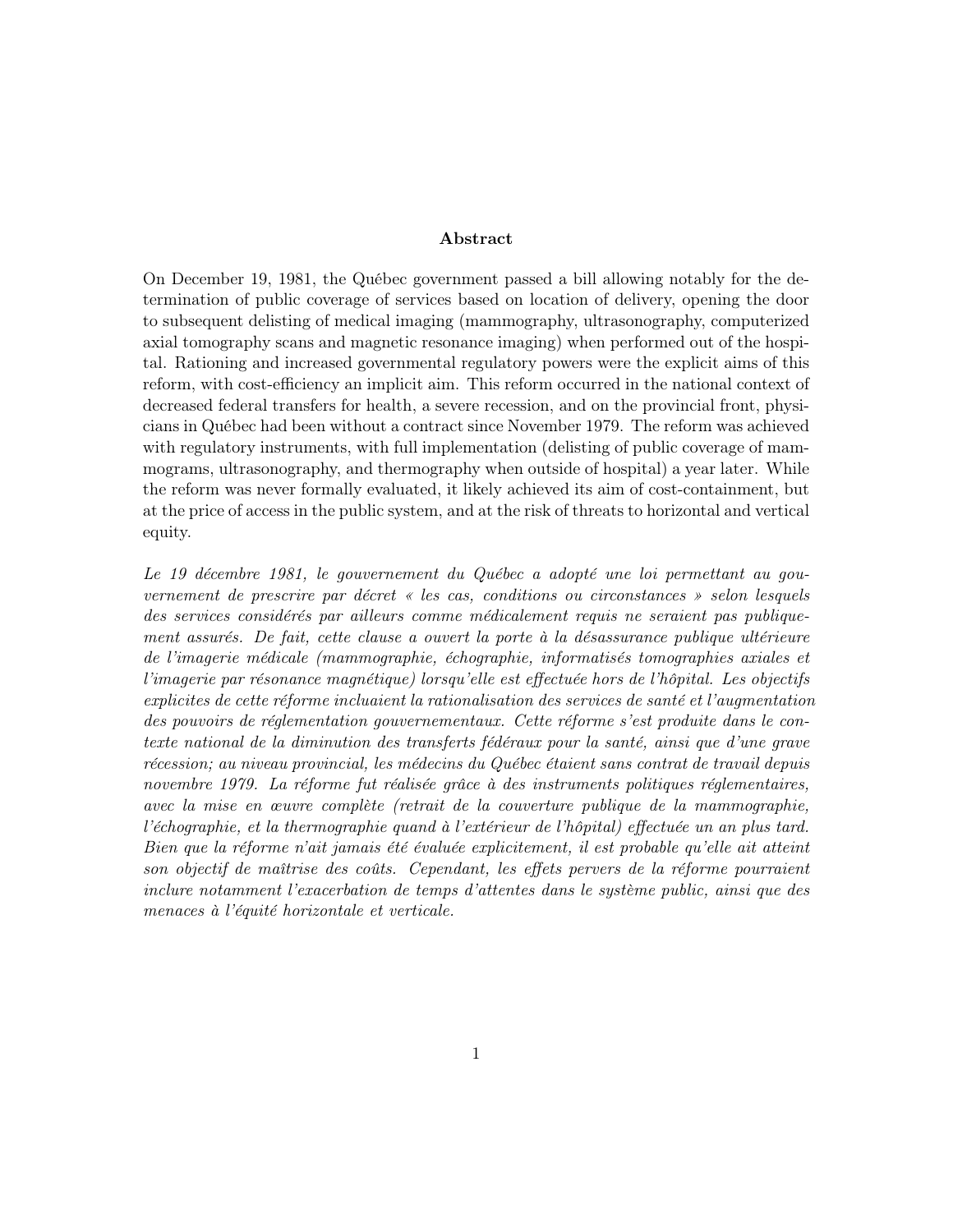# 1 DESCRIPTION OF THE HEALTH POLICY REFORM

On 19 December 1981, the Québec government passed Bill 27, An Act to amend various legislation in the field of health and social services. Among a number of other amendments, this bill notably increased the power of government to publicly delist certain services on the basis of location of practice (in hospital, or later in an "approved facility"). This was achieved by amending Section 69 of the Act (pertaining to power of government to modify the Act by way of regulations) by inserting subparagraph b.1, which allows the government to "prescribe the cases, conditions or circumstances in which the services contemplated in Section 3 [of the *Health Insurance Act*, RLRQ c A-29; chiefly  $($ a) all services rendered by physicians that are medically required;'] are not considered insured services for all insured persons or those insured persons it indicates." Prior to that amendment, the government could only determine by way of decree which services could be insured, and how often they could be delivered (as per subparagraph "(b) determine among the services contemplated in section 3 those which are not to be considered insured services, and how often some of those contemplated in subparagraph c of the first paragraph or in the second paragraph of section 3 may be rendered in order to remain insured services").

This reform greatly facilitated the legislative process to determine the public insurability of services delivered out of hospital, as changes to regulations by way of decrees are considered a quasi-unilateral administrative action by government and are not subject to public debate in the Québec National Assembly (Lauzière 2012). The reform was implemented a year later in December 1982 with a decree modifying the Regulation respecting the application of the Health Insurance Act (RLRQ, c A-29, r 5) delisting public coverage of mammography, ultrasonography and thermography when performed out of hospital. This legal provision was later used to delist CAT scans (in 1988) and MRIs (in 1995) from public coverage when delivered outside of a hospital.

# 2 GOALS OF THE REFORM

#### 2.1 Stated

The explanatory notes in the preamble to the Act state notably that: "It enables the Minister to rationalize the provision of health services and social services by health establishments. The bill provides for a rearrangement of the regulatory powers of the Government and concordance adjustments. (Gazette Officielle du Québec 1982)."

#### 2.2 Implicit

'Rationalize' evokes a rational restructuration of practices or organization to achieve greater efficiency. This stated goal suggests that cost-containment of governmental spending on health was an implicit aim of the reform. Limiting the public coverage of medical imaging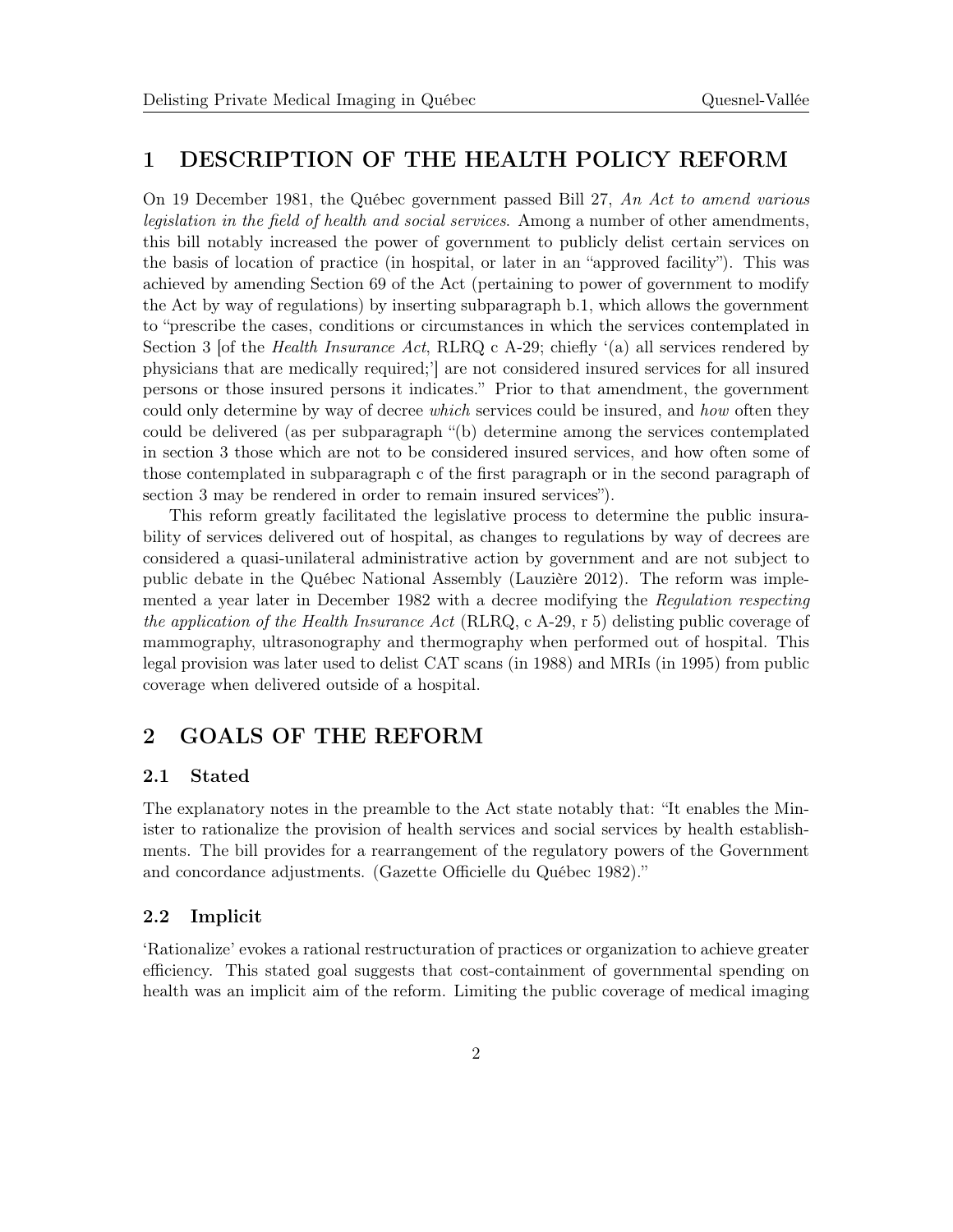to services delivered in hospital facilities constitutes a passive form of cost-containment, and insulates the government from increases in costs that could stem from the development of this market in the private sector. Furthermore, regarding the specific case of medical imaging, there may have been concerns with the cost-benefit ratio of these new technologies, though these may have been most salient with the later changes to the regulation concerning CAT scans and MRI (MQRP 2012).

# 3 FACTORS THAT INFLUENCED HOW AND WHY

# 3.1 The issue came onto the government's agenda

In 1977, the Canada Assistance Plan (CAP), a federal-provincial cost-sharing arrangement for social assistance programs, was replaced by the Established Programs Financing (EPF). The EPF block grants were no longer tied to actual costs and effectively led to a decrease in federal funding (Evans 2000). For instance, in 1982-83, federal transfers to provinces decreased by 14.4% from the previous financial exercise (Rusk 1983). These cuts occurred in the midst of a severe recession that lasted from July 1981 to October 1982, characterized by double-digit inflation and unemployment rates (Walkom 1982). Furthermore, physicians in Québec had been without a contract since November 1979 (CMAJ 1982). The first version of the proposed legislation would have allowed the government to settle key contract negotiating issues by way of decree (Malarek 1981).

# 3.2 The final decision was made

There was substantial resistance from the medical profession to the original proposition by the government to regulate their conditions of practice by way of decree (Malarek 1981), leading to the amendment of the bill (CMAJ 1982). In contrast, changes to insured benefits by way of decree appeared not to have been contentious with neither physicians nor the public and this component of the legislation passed without amendments. Furthermore, as it predates the Canada Health Act (1984), this reform did not generate a reaction from the federal government.

# 4 HOW THE REFORM WAS ACHIEVED

# 4.1 Policy instruments

Regulatory instruments. Modification of the Health Insurance Act, RLRQ c A-29, adoption of the Regulation respecting the application of the Health Insurance Act (RLRQ, c. A-29, r.5).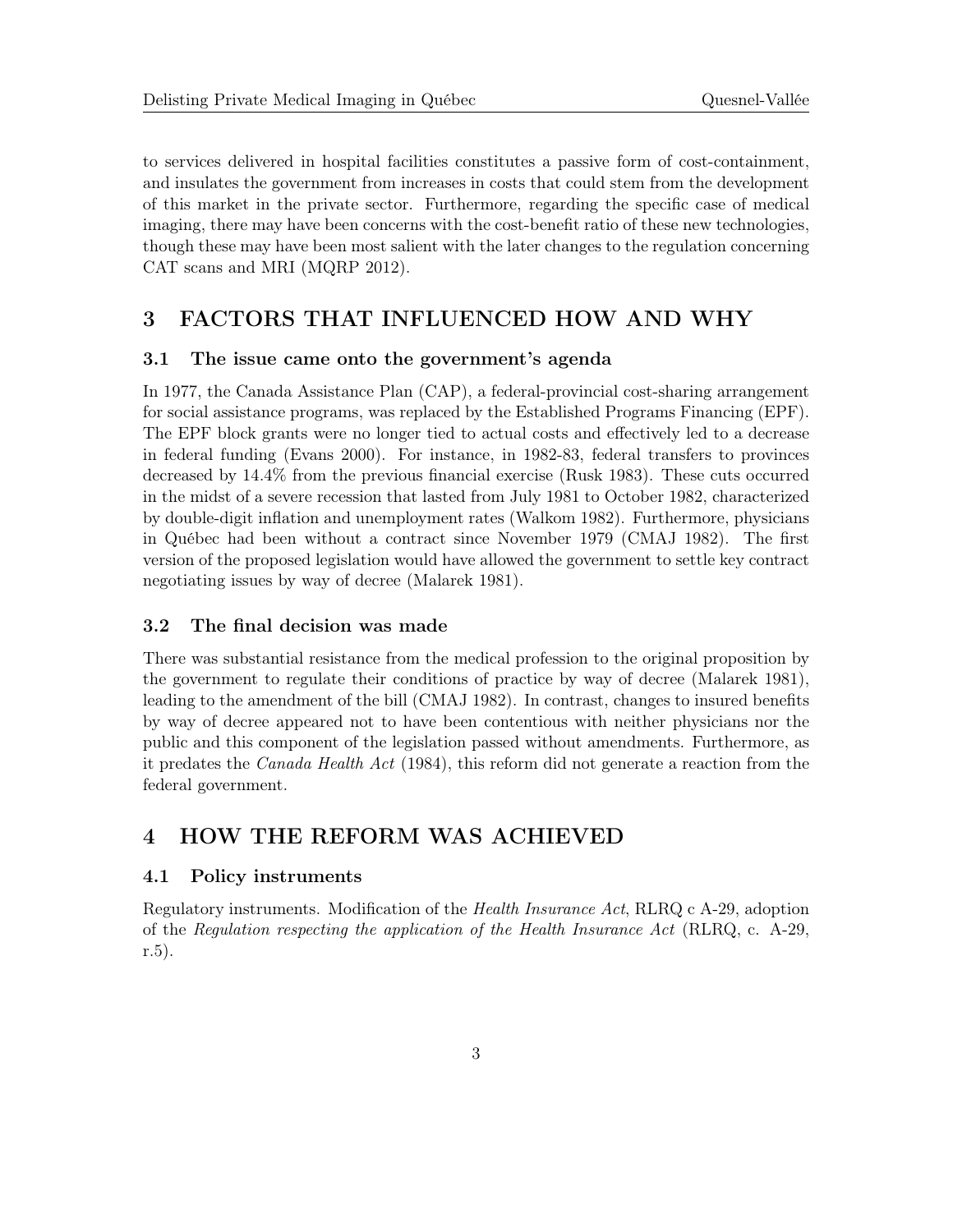# 4.2 Implementation plan

Mammograms, thermography and ultrasonography were delisted from public coverage when performed out of hospital in 1982 by the same government. Later delisting occurred under different governments and cannot be attributed to the same implementation plan.

# 4.3 Communication plan

Difficult to assess. A thorough and systematic assessment would require primary research beyond the focus of this publication. This reform occurs in a 'hole' in electronic coverage of the Québec National Assembly electronic records (the period 1962-1989 is not currently covered) debates are only available on-site, in Québec City. As far as newspaper coverage is concerned, there is very little in the Globe and Mail, aside from the physician strike (and this is the only pan-Canadian newspaper with both a continuous existence and full electronic coverage since the late  $19^{th}$ century). Finally, in searching microfilms of La Presse, the main francophone newspaper, the only coverage pertained to the physician protests and strike.

# 5 HISTORY OF THE REFORM

- 1970:  $\blacktriangleright$  Health Insurance Act, RLRQ c A-29
- 1977:  $\geq$ Canada Assistance Plan (CAP) leads to decreases in federal transfers for health.
- 1979:  $\geq$  Contract negotiations with physicians fail in Québec.
- 1981–1982:  $\triangleright$  National recession
- 1981:  $\triangleright$  Modification to the Health Insurance Act, RLRQ c A-29.  $\triangleright$  The Regulation respecting the application of the Health Insurance Act (RLRQ, c. A-29, r.5) is adopted.
- 1982:  $\geq$ Decree modifying the *Regulation respecting the application of the Health In*surance Act (RLRQ, c. A-29, r.5) to delist from public coverage mammograms, thermography and ultrasonography when performed out of hospital.
- 1984:  $\geq$  Canada Health Act
- 1988:  $\geq$ Computerized axial tomography (CAT) scans outside of hospitals are added by decree (D.1823-88) to the list of publicly uninsured services.
- 1995: >Magnetic resonance imaging (MRI) outside of hospitals is added by decree (D.386-95) to the list of publicly uninsured services.

# 6 EVALUATION

# 6.1 Process of evaluation, conducted/planned

None found.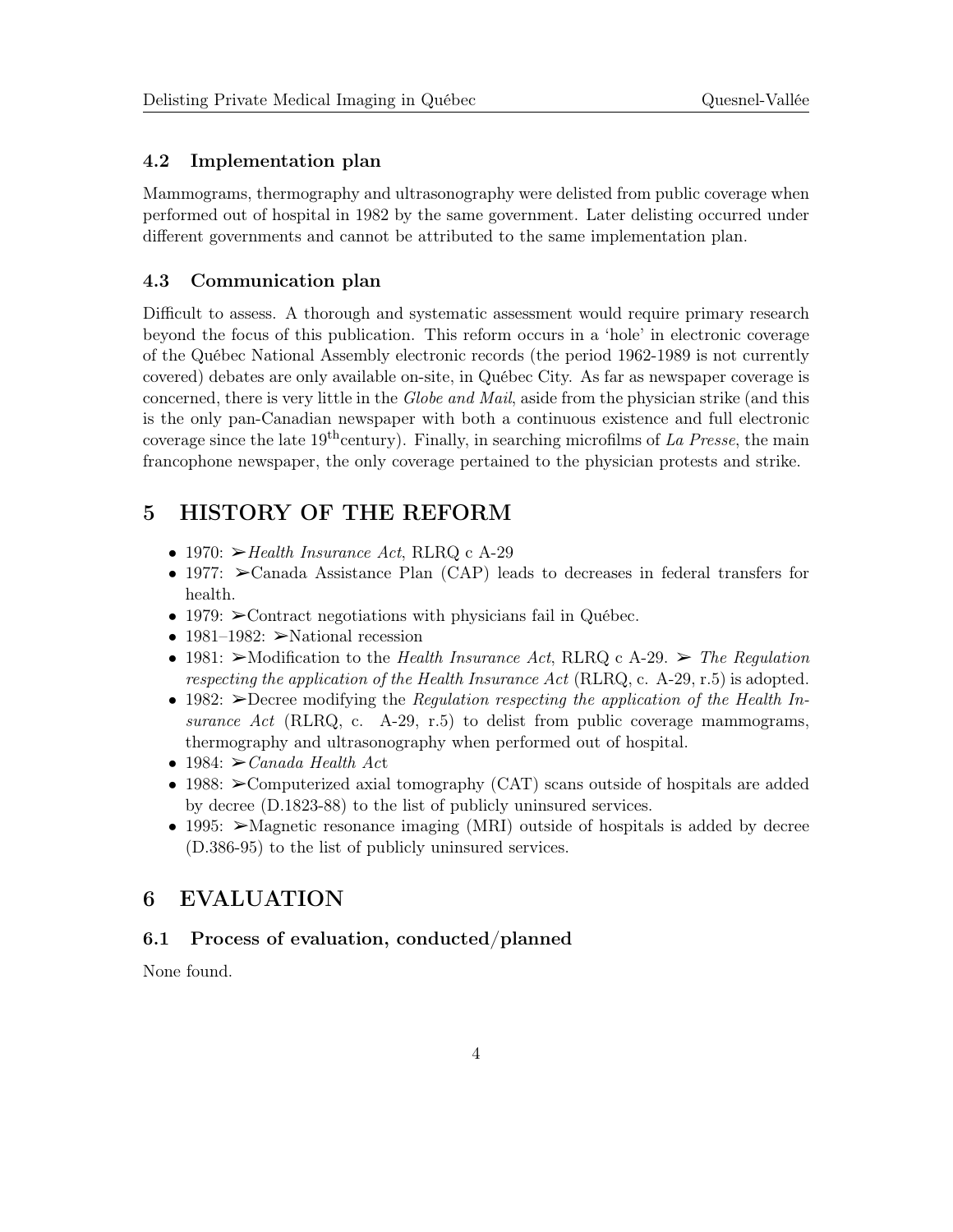# 6.2 Impact evaluation

None conducted.

# 7 STRENGTHS, WEAKNESSES, OPPORTUNITIES AND THREATS

Table 1: SWOT Analysis of the Reform

| <b>STRENGTHS</b>                                                                                                                                                                                                                                                                                                                                                                                                                                                                                                               | WEAKNESSES                                                                                                                                                                                                                                                                                                                                                                                                                                                                                                                                                                    |
|--------------------------------------------------------------------------------------------------------------------------------------------------------------------------------------------------------------------------------------------------------------------------------------------------------------------------------------------------------------------------------------------------------------------------------------------------------------------------------------------------------------------------------|-------------------------------------------------------------------------------------------------------------------------------------------------------------------------------------------------------------------------------------------------------------------------------------------------------------------------------------------------------------------------------------------------------------------------------------------------------------------------------------------------------------------------------------------------------------------------------|
| • Cost-containment of public expenses                                                                                                                                                                                                                                                                                                                                                                                                                                                                                          | A consequence of this policy has been the de-<br>velopment of a private provision and insur-<br>ance duplicative market (see Opportunities),<br>which in the absence of a centralized wait-<br>ing list, allows for faster access on the basis<br>of capacity to pay or supplementary private<br>insurance status, thereby violating both hor-<br>izontal and vertical equity.                                                                                                                                                                                                |
| <i><b>OPPORTUNITIES</b></i>                                                                                                                                                                                                                                                                                                                                                                                                                                                                                                    | <b>THREATS</b>                                                                                                                                                                                                                                                                                                                                                                                                                                                                                                                                                                |
| Allowed subsequent governments to exclude<br>computerized axial tomography (CAT)<br>and magnetic resonance imaging<br>scans<br>(MRI) from public coverage when performed<br>outside of hospitals.<br>Publicly delisting services on the basis of lo-<br>cation of delivery allowed for these services<br>to be legally covered by supplementary pri-<br>vate insurance (the Québec Health Insurance<br>Act otherwise prohibits 'duplicative' private<br>health insurance for services already covered<br>by public insurance). | The development of a parallel system of pri-<br>vate provision (see Opportunities) may lead<br>to competition between the public and pri-<br>vate market for scarce human resources.<br>Exacerbation of limited access and delays in<br>diagnosis in the public system because of in-<br>sufficient infrastructure (due to limited pub-<br>lic investments) and/or personnel (due to<br>competition coming from the private sector)<br>Potential for conflicts of interest among<br>the medical profession due to the opportu-<br>nity of an additional revenue stream (while |

nity of an additional revenue stream (while Québec legislation prohibits dual publicprivate practice, the delisting circumvents this legislation) (MQRP 2012)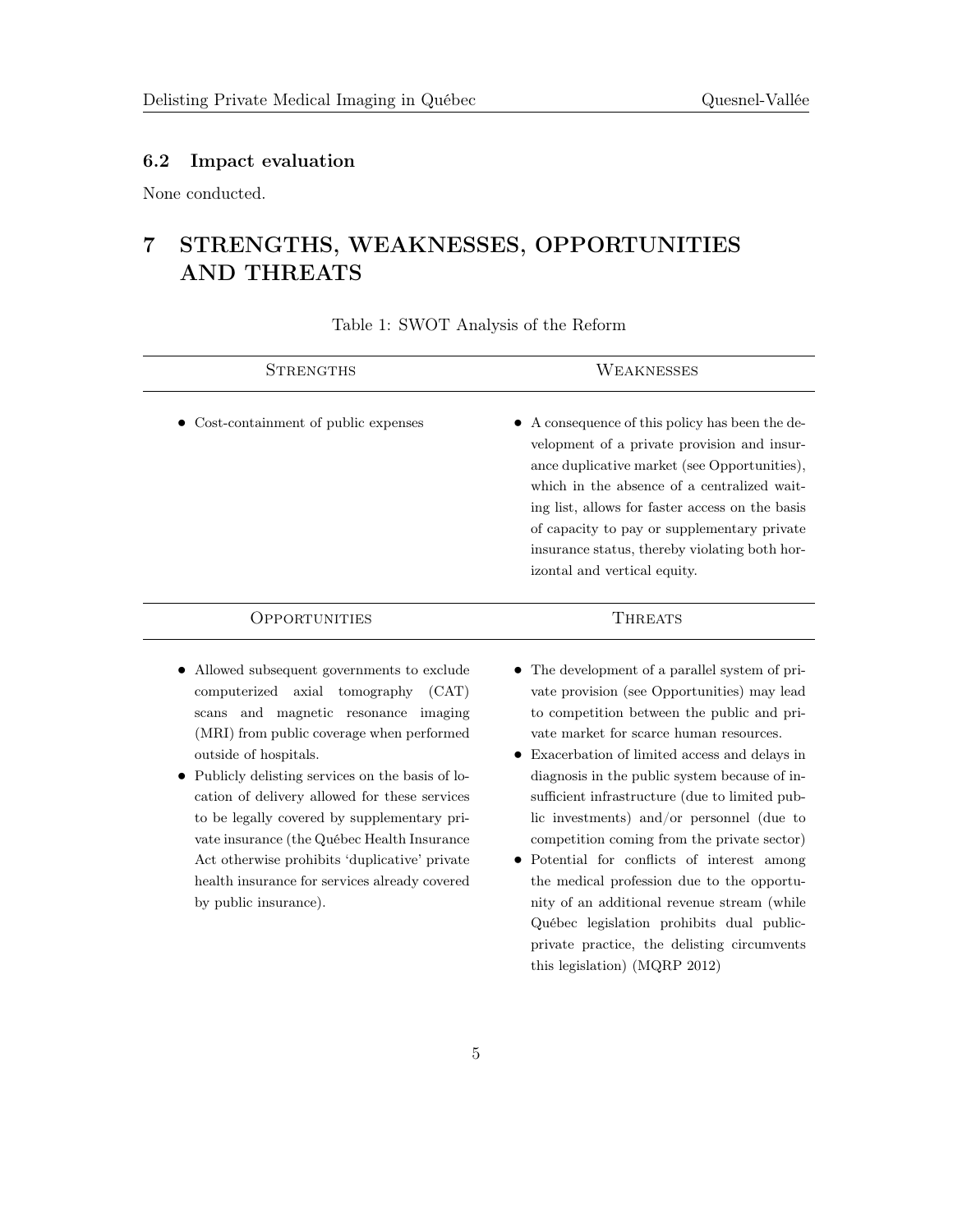# OPPORTUNITIES (CONT'D) THREATS (CONT'D)

- With revenue streams ensured by private supplementary health insurance, out-ofpocket payments and third party payments (primarily workers' compensation board and the SAAQ, Québec's public automobile insurance plan), Québec is currently the Canadian 'leader' in private provision of diagnostic imaging services, with 31 facilities currently in operation (CIHI 2012).
- Increased access (primarily in terms of waiting times) for those accessing the private provision and insurance markets
- Leveraging private infrastructure investments to improve access to the public sector by funding care regardless of setting (as was done with mammograms for the screening program in Québec; or in Ontario with the incorporation of private infrastructure to the public system

- Lack of quality control of tests in private facilities (MQRP 2012)
- This reform predates the *Canada Health Act* (1984). However, its later extensions and similar legislation in Alberta, Nova Scotia and British Columbia have led to concerns being repeatedly voiced from the Federal Government from 2000 to 2005 that these private facilities contravene the CHA, at least in principle, if not in strict legal terms (Madore 2005). Since 2006, however, no further comments or action have been undertaken by the federal government regarding this issue (while the growth of facilities has increased, notably in BC, see CIHI 2012). This could lead to the erosion of the public perception and perhaps future confidence in the protections offered by the CHA.

# 8 REFERENCES

- An Act to Amend Various Legislation in the Field of Health and Social Services, SQ 1981, c 22, (1982) GOQ II, 333, Explanatory Notes. [http://bibnum2.banq.qc.ca/bna/goq/](http://bibnum2.banq.qc.ca/bna/goq/html/fasc/7470.htm) [html/fasc/7470.htm,](http://bibnum2.banq.qc.ca/bna/goq/html/fasc/7470.htm) as of 11 June 2013.
- CIHI (Canadian Institute for Health Information). 2012. Selected medical imaging equipment in Canada. [http://www.cihi.ca/CIHI-ext-portal/internet/EN/TabbedContent/](http://www.cihi.ca/CIHI-ext-portal/internet/EN/TabbedContent/types+of+care/specialized+services/medical+imaging/cihi010642) [types+of+care/specialized+services/medical+imaging/cihi010642,](http://www.cihi.ca/CIHI-ext-portal/internet/EN/TabbedContent/types+of+care/specialized+services/medical+imaging/cihi010642) as of 27 May 2013.
- CMAJ (Canadian Medical Association Journal). 1982. News and features. Quebec physicians force Johnson to amend Bill 27.  $CMAJ$  (126): 285-286. [http://europepmc.org/](http://europepmc.org/articles/PMC1862863/pdf/canmedaj01360-0071.pdf) [articles/PMC1862863/pdf/canmedaj01360-0071.pdf,](http://europepmc.org/articles/PMC1862863/pdf/canmedaj01360-0071.pdf) as of 27 May 2013.
- Evans R. 2000. Canada: how the system works. A summary. Journal of Health Politics, Policy and Law (5): 889-89.<http://dx.doi.org/10.1215/03616878-25-5-889>

Health Insurance Act, RLRQ, c A-29.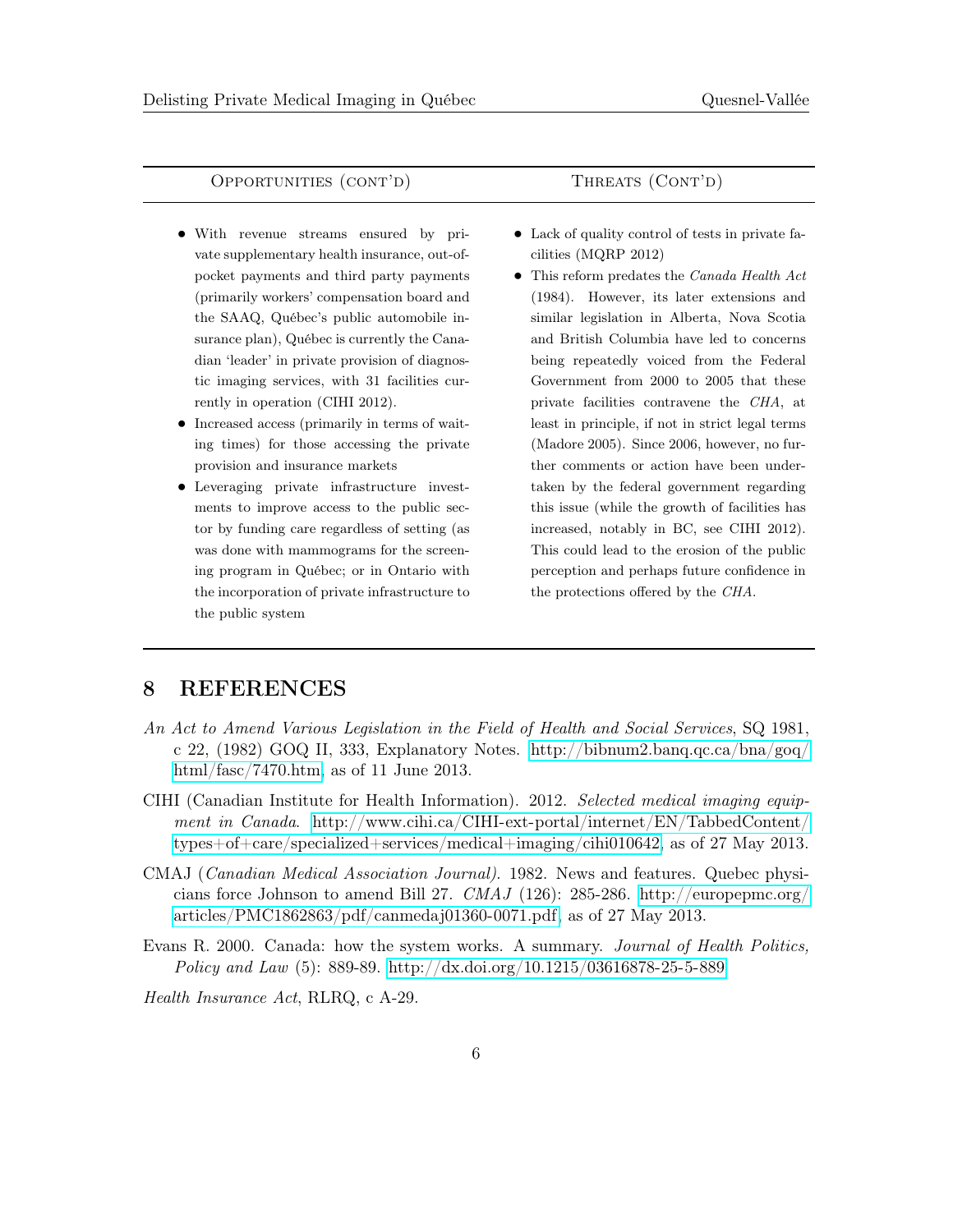- Lauzière. 2012. L'élaboratiosn des lois et des règlements au Québec. Chaire de rédaction juridique Louis-Philippe-Pigeon[.http://www.redactionjuridique.chaire.ulaval.ca/fileadmin](http://www.redactionjuridique.chaire.ulaval.ca/fileadmin/files/documents/Travaux_de_la_Chaire/interpretation_des_lois.pdf)/ [files/documents/Travaux\\_de\\_la\\_Chaire/interpretation\\_des\\_lois.pdf,](http://www.redactionjuridique.chaire.ulaval.ca/fileadmin/files/documents/Travaux_de_la_Chaire/interpretation_des_lois.pdf) as of 4 June 2013.
- Malarek V. 1981. 5,300 Quebec MDs take day off. The Globe and Mail (1936-Current), 1 December.
- MQRP (Médecins Québécois pour un Régime Public). 2012. La mixité en radiologie : un modèle à deux vitesses en voie de propagation. [http://mqrp.qc.ca/MQRP2012AGA.](http://mqrp.qc.ca/MQRP2012AGA.pdf) [pdf,](http://mqrp.qc.ca/MQRP2012AGA.pdf) as of 4 June 2013.
- Regulation respecting the application of the Health Insurance Act, RLRQ, c. A-29, r.5.
- Rusk J. 1983. Ottawa eroding Medicare, ministers say. The Globe and Mail (1936-Current), 9 September.
- Walkom T. 1982. Pricing policies offset restraints. The Globe and Mail (1936-Current), 29 September.

# 9 FOR MORE DETAIL

#### 9.1 Media releases

<http://www.amq.ca/fr/en-action/nouvelles-amq/item/503>

# 9.2 Government reports and documents

- Madore O. 2005. Private diagnostic imaging clinics and the *Canada Health Act*, PRB 05-02E, Parliamentary Information and Research Service, Library of Parliament, Ottawa. [http://www.publications.gc.ca/collections/Collection-R/LoPBdP/PRB.../PRB0502-e.](http://www.publications.gc.ca/collections/Collection-R/LoPBdP/PRB.../PRB0502-e.pdf) [pdf,](http://www.publications.gc.ca/collections/Collection-R/LoPBdP/PRB.../PRB0502-e.pdf) as of 4 June 2013.
- Madore O. 2008. Private health care funding and delivery under the *Canada Health* Act, PRB 05-52E, Parliamentary Information and Research Service, Library of Parliament, Ottawa. [http://www.parl.gc.ca/Content/LOP/researchpublications/prb0552-e.](http://www.parl.gc.ca/Content/LOP/researchpublications/prb0552-e.htm) [htm,](http://www.parl.gc.ca/Content/LOP/researchpublications/prb0552-e.htm) as of 4 June 2013.

# 9.3 Contacts

Amélie Quesnel-Vallée Email: [amelie.quesnelvallee@mcgill.ca](mailto:amelie.quesnelvallee@mcgill.ca)